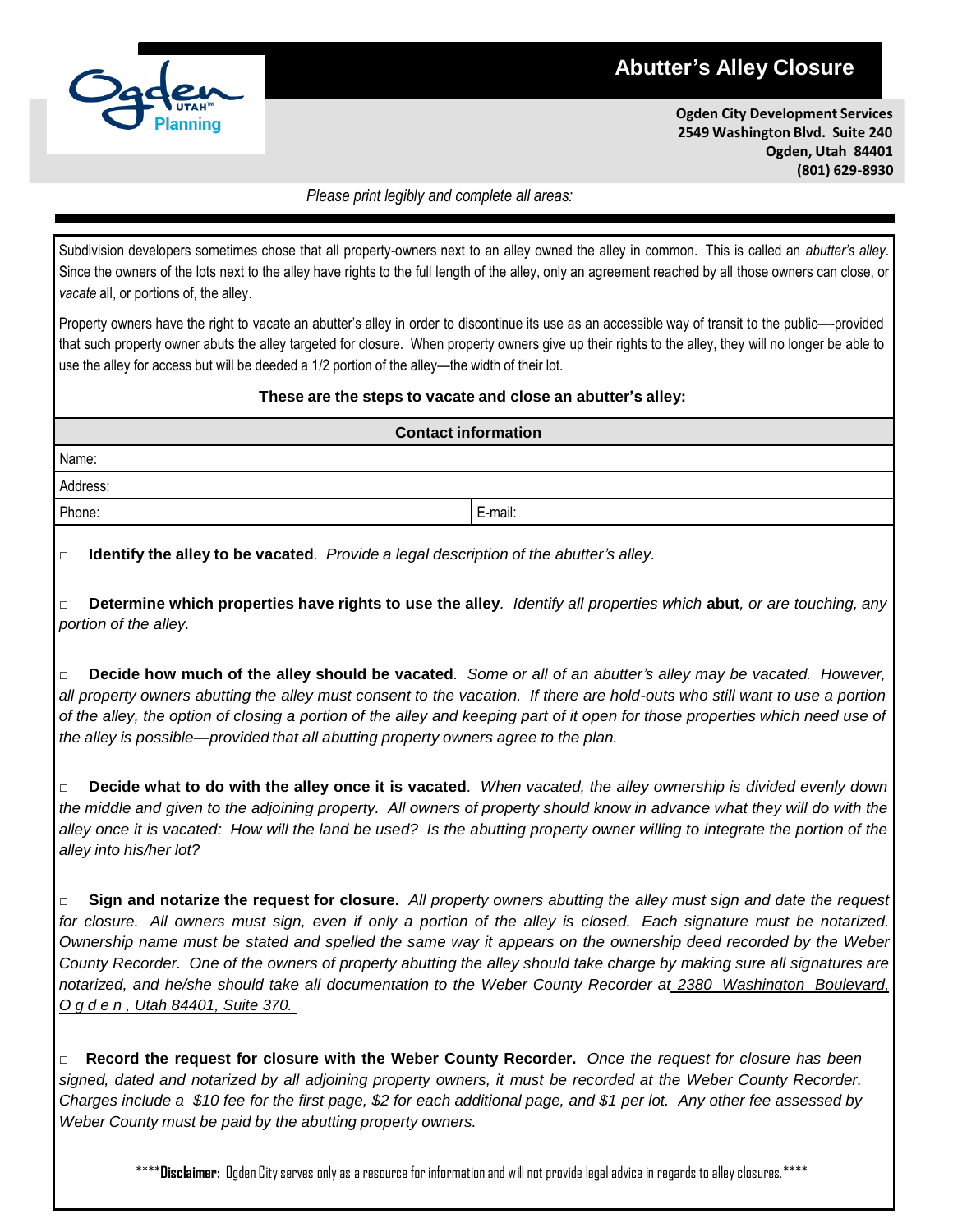## **To: WEBER COUNTY RECORDER**

The undersigned, being all of the owners of property abutting upon the abutter's alley lying within\*\_

In Ogden City, Weber County, State of Utah, hereby consent to closing the mentioned alley and to vacate the same and quitclaim the lands embraced therein to the abutting property owners as their interest may appear. And the undersigned—abutting property owners—covenant and agree with each other that they have surrendered and they do hereby surrender to each other as their separate interests may appear any and all rights-of-way which they may have for passage on or over the lands included in said alley by reason of their ownership of property abutting thereto.

 $\_$  , and the set of the set of the set of the set of the set of the set of the set of the set of the set of the set of the set of the set of the set of the set of the set of the set of the set of the set of the set of th

\**Insert Legal Description of block through which the alley runs*.

All names must be as shown on the recorded plat. All signatures must be notarized. Owners of all properties abutting the alley must sign in order to have the alley vacated, regardless of how much of the alley is vacated.

| <b>Print Name</b>                                                                                                                                                                      | Signature | <b>Address</b> | APN# | Date | <b>Notary Seal</b> |
|----------------------------------------------------------------------------------------------------------------------------------------------------------------------------------------|-----------|----------------|------|------|--------------------|
|                                                                                                                                                                                        |           |                |      |      |                    |
| On the day of _______, 20 ___, the above signed personally appeared before me and duly acknowledged to me that they executed the<br>same. STATE OF UTAH ss. COUNTY OF WEBER            |           |                |      |      |                    |
|                                                                                                                                                                                        |           |                |      |      |                    |
| $\alpha$ day of _______, 20 __, the above signed personally appeared before me and duly acknowledged to me that they executed the<br>On the<br>same. STATE OF UTAH ss. COUNTY OF WEBER |           |                |      |      |                    |
|                                                                                                                                                                                        |           |                |      |      |                    |
| On the day of _______, 20 ___, the above signed personally appeared before me and duly acknowledged to me that they executed the<br>same. STATE OF UTAH ss. COUNTY OF WEBER            |           |                |      |      |                    |
|                                                                                                                                                                                        |           |                |      |      |                    |
| On the day of 20, the above signed personally appeared before me and duly acknowledged to me that they executed the<br>same. STATE OF UTAH ss. COUNTY OF WEBER                         |           |                |      |      |                    |
|                                                                                                                                                                                        |           |                |      |      |                    |
| day of ________, 20 __, the above signed personally appeared before me and duly acknowledged to me that they executed the<br>On the<br>same. STATE OF UTAH ss. COUNTY OF WEBER         |           |                |      |      |                    |
|                                                                                                                                                                                        |           |                |      |      |                    |
| On the day of 20, the above signed personally appeared before me and duly acknowledged to me that they executed the<br>same. STATE OF UTAH ss. COUNTY OF WEBER                         |           |                |      |      |                    |